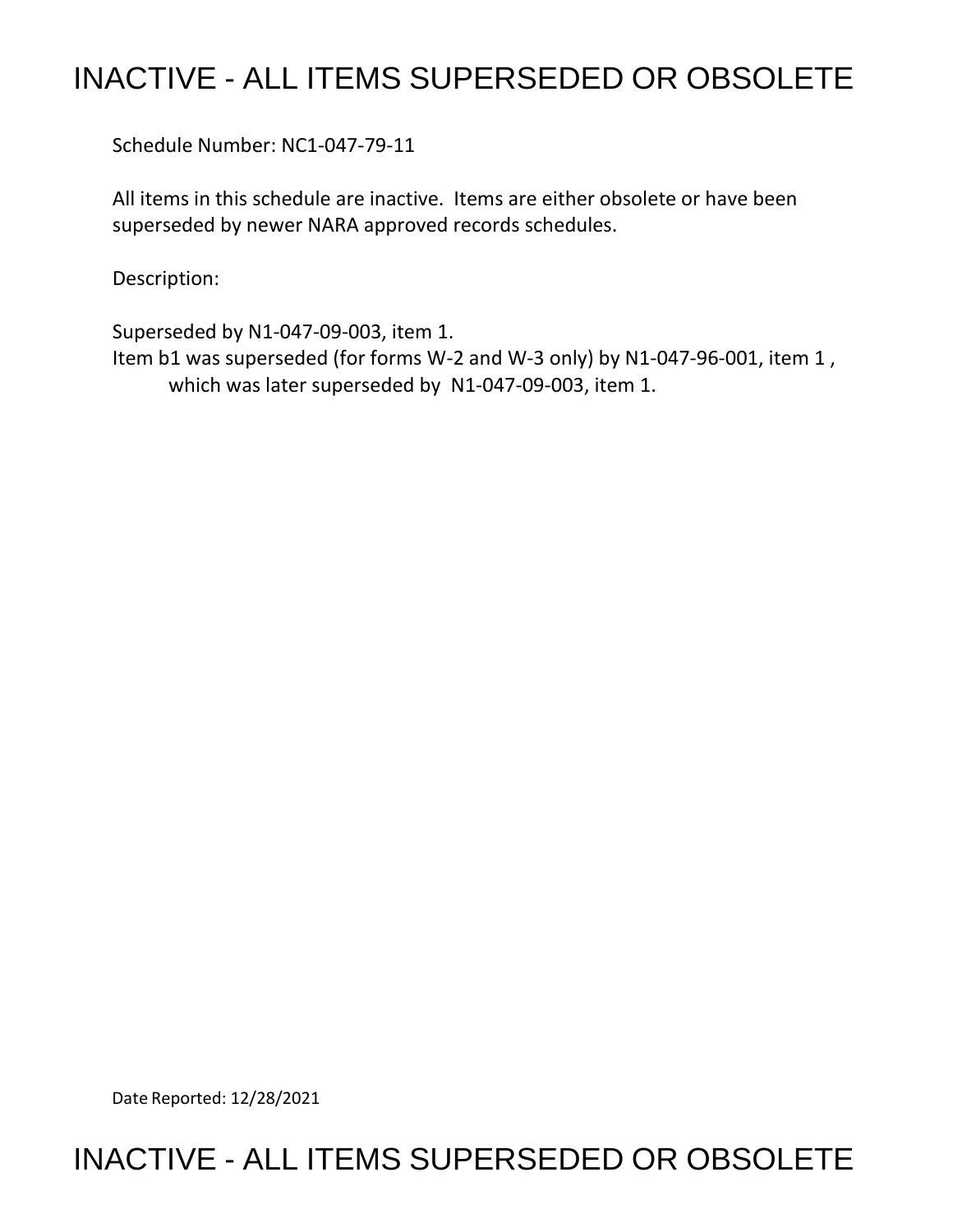|                                                                                 |                                                                                                                                                                                                                                                                                                                                                                                                                                                                                                                                                                                                                                                                                                                                                                                                                                                                                                                                                                                                                                                                               |                                                                 | Kend NCO 5 Juny    |                                                                                              |                                                                                                                                             |  |
|---------------------------------------------------------------------------------|-------------------------------------------------------------------------------------------------------------------------------------------------------------------------------------------------------------------------------------------------------------------------------------------------------------------------------------------------------------------------------------------------------------------------------------------------------------------------------------------------------------------------------------------------------------------------------------------------------------------------------------------------------------------------------------------------------------------------------------------------------------------------------------------------------------------------------------------------------------------------------------------------------------------------------------------------------------------------------------------------------------------------------------------------------------------------------|-----------------------------------------------------------------|--------------------|----------------------------------------------------------------------------------------------|---------------------------------------------------------------------------------------------------------------------------------------------|--|
| REQUEST FOR RECORDS<br>POSITION AUTHORITY                                       |                                                                                                                                                                                                                                                                                                                                                                                                                                                                                                                                                                                                                                                                                                                                                                                                                                                                                                                                                                                                                                                                               |                                                                 | <b>LEAVE BLANK</b> |                                                                                              |                                                                                                                                             |  |
|                                                                                 | (See Instructions on reverse)                                                                                                                                                                                                                                                                                                                                                                                                                                                                                                                                                                                                                                                                                                                                                                                                                                                                                                                                                                                                                                                 |                                                                 | <b>ON 80L</b>      |                                                                                              |                                                                                                                                             |  |
|                                                                                 |                                                                                                                                                                                                                                                                                                                                                                                                                                                                                                                                                                                                                                                                                                                                                                                                                                                                                                                                                                                                                                                                               |                                                                 |                    |                                                                                              |                                                                                                                                             |  |
|                                                                                 | TO: GENERAL SERVICES ADMINISTRATION,                                                                                                                                                                                                                                                                                                                                                                                                                                                                                                                                                                                                                                                                                                                                                                                                                                                                                                                                                                                                                                          |                                                                 |                    | NC1-47-79-11                                                                                 |                                                                                                                                             |  |
| NATIONAL ARCHIVES AND RECORDS SERVICE, WASHINGTON, DC<br>20408<br>DATE RECEIVED |                                                                                                                                                                                                                                                                                                                                                                                                                                                                                                                                                                                                                                                                                                                                                                                                                                                                                                                                                                                                                                                                               |                                                                 |                    |                                                                                              |                                                                                                                                             |  |
| 1. FROM (AGENCY OR ESTABLISHMENT)                                               | 0 5 JUN 1979                                                                                                                                                                                                                                                                                                                                                                                                                                                                                                                                                                                                                                                                                                                                                                                                                                                                                                                                                                                                                                                                  |                                                                 |                    |                                                                                              |                                                                                                                                             |  |
| Department of Health, Education, and Welfare                                    | NOTIFICATION TO AGENCY                                                                                                                                                                                                                                                                                                                                                                                                                                                                                                                                                                                                                                                                                                                                                                                                                                                                                                                                                                                                                                                        |                                                                 |                    |                                                                                              |                                                                                                                                             |  |
| 2. MAJOR SUBDIVISION<br>Social Security Administration                          |                                                                                                                                                                                                                                                                                                                                                                                                                                                                                                                                                                                                                                                                                                                                                                                                                                                                                                                                                                                                                                                                               |                                                                 |                    |                                                                                              | In accordance with the provisions of 44 U.S.C. 3303a the disposal re-<br>quest, including amendments, is approved except for items that may |  |
| 3. MINOR SUBDIVISION                                                            |                                                                                                                                                                                                                                                                                                                                                                                                                                                                                                                                                                                                                                                                                                                                                                                                                                                                                                                                                                                                                                                                               | be stamped "disposal not approved" or "withdrawn" in column 10. |                    |                                                                                              |                                                                                                                                             |  |
|                                                                                 | Office of Program Operations                                                                                                                                                                                                                                                                                                                                                                                                                                                                                                                                                                                                                                                                                                                                                                                                                                                                                                                                                                                                                                                  |                                                                 |                    |                                                                                              |                                                                                                                                             |  |
|                                                                                 | 4. NAME OF PERSON WITH WHOM TO CONFER                                                                                                                                                                                                                                                                                                                                                                                                                                                                                                                                                                                                                                                                                                                                                                                                                                                                                                                                                                                                                                         | 5. TEL. EXT.                                                    |                    |                                                                                              |                                                                                                                                             |  |
|                                                                                 | Ernest P. Lardieri                                                                                                                                                                                                                                                                                                                                                                                                                                                                                                                                                                                                                                                                                                                                                                                                                                                                                                                                                                                                                                                            | JU<br>594-5770                                                  |                    |                                                                                              | The United States                                                                                                                           |  |
|                                                                                 | 6. CERTIFICATE OF AGENCY REPRESENTATIVE:                                                                                                                                                                                                                                                                                                                                                                                                                                                                                                                                                                                                                                                                                                                                                                                                                                                                                                                                                                                                                                      |                                                                 |                    |                                                                                              |                                                                                                                                             |  |
|                                                                                 | I hereby certify that I am authorized to act for this agency in matters pertaining to the disposal of the agency's records;<br>that the records proposed for disposal in this Request of $2$ , page(s) are not now needed for the business of<br>this agency or will not be needed after the retention periods specified.<br>A Request for immediate disposal.                                                                                                                                                                                                                                                                                                                                                                                                                                                                                                                                                                                                                                                                                                                |                                                                 |                    |                                                                                              |                                                                                                                                             |  |
| IХ                                                                              | <b>B</b> Request for disposal after a specified period of time or request for permanent<br>retention.                                                                                                                                                                                                                                                                                                                                                                                                                                                                                                                                                                                                                                                                                                                                                                                                                                                                                                                                                                         |                                                                 |                    |                                                                                              |                                                                                                                                             |  |
| C. DATE                                                                         | <b>O.</b> SIGNATURE OF AGENCY REPRESENTATIVE                                                                                                                                                                                                                                                                                                                                                                                                                                                                                                                                                                                                                                                                                                                                                                                                                                                                                                                                                                                                                                  | E. TITLE                                                        |                    |                                                                                              |                                                                                                                                             |  |
|                                                                                 |                                                                                                                                                                                                                                                                                                                                                                                                                                                                                                                                                                                                                                                                                                                                                                                                                                                                                                                                                                                                                                                                               |                                                                 |                    |                                                                                              |                                                                                                                                             |  |
|                                                                                 |                                                                                                                                                                                                                                                                                                                                                                                                                                                                                                                                                                                                                                                                                                                                                                                                                                                                                                                                                                                                                                                                               |                                                                 |                    |                                                                                              |                                                                                                                                             |  |
| 7.<br>ITEM NO.                                                                  | 8. DESCRIPTION OF ITEM<br>(With Inclusive Dates or Retention Periods)                                                                                                                                                                                                                                                                                                                                                                                                                                                                                                                                                                                                                                                                                                                                                                                                                                                                                                                                                                                                         |                                                                 |                    | SAMPLE OR<br>JOB NO.                                                                         | 10.<br><b>ACTION TAKEN</b>                                                                                                                  |  |
|                                                                                 | RECORDS RETENTION AND DISPOSAL SCHEDULE                                                                                                                                                                                                                                                                                                                                                                                                                                                                                                                                                                                                                                                                                                                                                                                                                                                                                                                                                                                                                                       |                                                                 |                    |                                                                                              |                                                                                                                                             |  |
|                                                                                 | Bureau of Data Processing                                                                                                                                                                                                                                                                                                                                                                                                                                                                                                                                                                                                                                                                                                                                                                                                                                                                                                                                                                                                                                                     |                                                                 |                    |                                                                                              |                                                                                                                                             |  |
|                                                                                 | Employer Reports of Wages Paid and Related; Records                                                                                                                                                                                                                                                                                                                                                                                                                                                                                                                                                                                                                                                                                                                                                                                                                                                                                                                                                                                                                           |                                                                 |                    |                                                                                              |                                                                                                                                             |  |
|                                                                                 | These files consist of original and microfilm copies<br>(a working copy and a security copy) of employer reports<br>of wages paid and related transmittals. This includes<br>quarterly reports for 1937 to 1977 of Schedule A, Treasury<br>Department Form 941, Quarterly Report of Wages Taxable Under<br>the Federal Insurance Contributions Act (FICA); Forms<br>941a, Continuation Sheet of Form 941; Forms 942, Employer's<br>Quarterly Tax Return for Household Employees; Schedules<br>A of Form 943, Annual Report of Taxable Cash Wages Paid<br>for Agriculture Labor; Forms OAR-S3, State's Quarterly<br>Report of Wages Paid; and Forms OAR-S3a, Continuation<br>Sheet of States Quarterly Report of Wages Paid by Calendar<br>Quarters. Beginning with the year 1978, wages are reported<br>annually on the Department of the Treasury Form W-2,<br>Wage and Tax Statement; Form W-2P, Statement for<br>Recipients of Periodic Annuities, Pensions, Retired Pay,<br>or IRA Payments; Form W-3, Transmittal of Income and Tax<br>Statements; or their equivalents. |                                                                 |                    |                                                                                              |                                                                                                                                             |  |
| $115 - 107$                                                                     | sent te Agenci                                                                                                                                                                                                                                                                                                                                                                                                                                                                                                                                                                                                                                                                                                                                                                                                                                                                                                                                                                                                                                                                |                                                                 |                    | STANDARD FORM 115<br>Revised April, 1975<br><b>Naministration</b><br>\FRMR (41 CFR) 101-11.4 | <b>Prescribed by General Services</b>                                                                                                       |  |

 $\bar{\beta}$ 

 $\mathcal{L}(\mathcal{A})$  and  $\mathcal{L}(\mathcal{A})$  and

 $\bullet$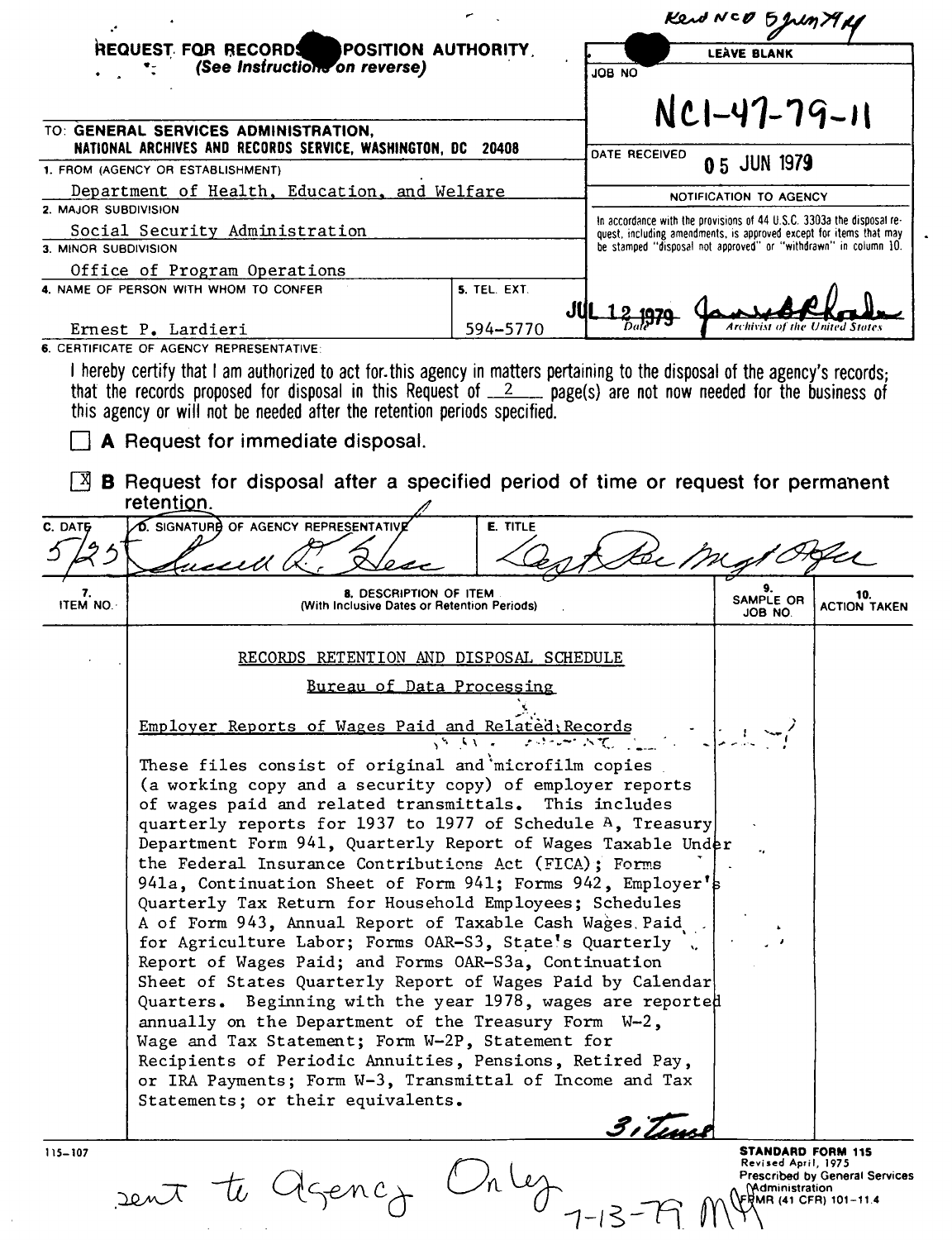# • **INSTRUCTIONS** •

#### <sup>~</sup>I • General Instructions! ...

Use Standard Form 115 (obtainable from supply depots of the Federal Supply Service. General Services Administration) and the continuation sheet Standard Form 115a (obtainable from the Records Disposition Division. Office of Federal Records Centers. National Archives and Records **Service.** Washington. D.C. 20408) to obtain authority to dispose of records or to request permanent retention of records. Detach the fifth copy from the set and **keep** as your reference copy. Submit the first four copies of the set to the National Archives and Records Service. One copy, will be returned to the agency as hotification of items that are authorized for disposal. Items withdrawn or not approved for disposal will be so marked. Each SF 115 requiring Compfroller General concurrence must be accompanied by a notification of approval from GAO.

### *Specific Instructions:*

*Entries 1, 2, and 3 should show what agency has custody of the* records that are identified on the form. and should contain the name of the department or independent agency. and its major and minor subdivisions.

*Entries 4* •*and 5* should 'help· identify and locate the person to whom inquiries regarding the records should be directed.

*Entry* 6 should be signed and dated on the four copies by the agency representative. The number of pages involved in the request should be inserted.  $\mathbb{R}^n$ .  $\mathbb{R}^n$ .

·Box A should be·checked if the·records may be disposed of immediately. Box B should be checked if continuing disposal authority is requested or if permanent retention is requested. Only one box may be checked.

*Entry 7* should contain the numbers of the items of records identified on the form in sequence. i.e.,  $1, 2, 3, 4$ , etc.

*Entry 8* should show what records are proposed for disposal.

Center headings should .indicate what office's records are involved if all records described on the form are not those of the same office or if they are records created by another office or agency.

An identification should be provided of the types of records involved if they are other than textural records, for example, if they are photographic records. sound recordings. or cartographic records.

An itemization and accurate identification should be provided of· the series of records that are proposed for disposal or retention. Each series should comprise the largest practical grouping of separately organized and logically related matenals that can be treated as a single unit for· purposes of disposal. Component parts of a series may be listed separately if numbered consecutively as 1a, 1b. etc., under the general series entry.

A statement should be provided showing when disposal is to be made of the records. thus:

If immediate disposal is requested of past accumulations of records, the inclusive dates during which the records were produced should be stated.

If continuing disposal is requested for records that have accumulated or will continue to accumulate. the retention period may be expressed in terms of years, months, etc., or in terms of future actions or events. A future action or event that is to determine ·the retention period must be objective and definite. If disposal of the records is contingent upon their being microfilmed. or otherwise reproduced or recorded on machine readable media. the retention period should read: "'Until ascertained that reproduced copies or recordings have been made in accordance with GSA regulations and are adequate substitutes for the paper records." Also, the pro-. visions of **FPMR** § 101-11.5 should be observed.

*Entry 9* should be checked if samples are submitted for an item. However, samples of the records are not required unless they are requested by the N ARS appraiser. If an item has been previously submitted. the relevant job and item number should be entered.

Entry 10 should be left blank.

Bureau ËЯ

SSA Records Officer

Records Officer